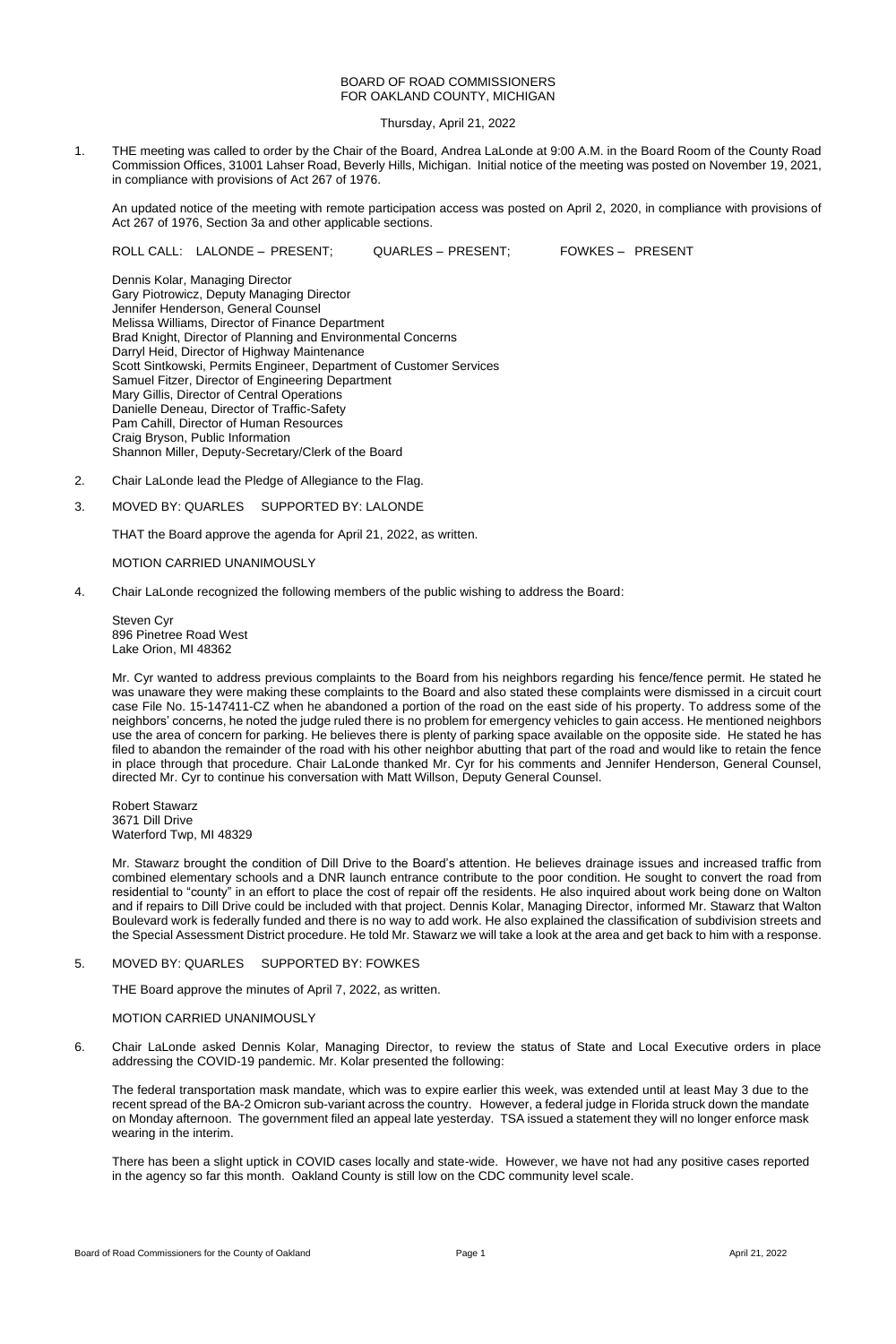Our daily screenings continue. We continue to operate under our current Response Plan and will monitor the data for any necessary changes. Everyone is encouraged to get vaccinated if they are not already, stay home if sick, social distance, wash their hands and follow the appropriate guidance for any isolation or quarantine.

## 7A. MOVED BY: QUARLES SUPPORTED BY: FOWKES

RESOLVED, that checks numbered 506322 through 506374; and, ACH payments 53275 through 53314 numbered 93 be approved for payment for an aggregate amount of \$1,128,122.21; and,

FURTHER RESOLVED, that the Oakland County Treasurer be directed to pay the checks from the funds in the County Road Account.

MOTION CARRIED UNANIMOUSLY

7B. MOVED BY: QUARLES SUPPORTED BY: FOWKES

RESOLVED, that checks numbered 506375 through 506417; and, ACH payments 53315 through 53348 numbered 77 be approved for payment for an aggregate amount of \$1,048,354.26; and,

FURTHER RESOLVED, that the Oakland County Treasurer be directed to pay the checks from the funds in the County Road Account.

MOTION CARRIED UNANIMOUSLY

#### 8AB. MOVED BY: QUARLES SUPPORTED BY: FOWKES

THAT Permits and Adopt-A-Road applications issued by the Road Commission for Oakland County, Customer Service Department, be approved and become effective on the date issued:

|     | 63124 | Through |     | 63167 | Construction Permits    |
|-----|-------|---------|-----|-------|-------------------------|
|     | 0157  | Through |     | 0202  | <b>Driveway Permits</b> |
| AAR | 575   | Through | AAR | 575   | Adopt-A-Road            |

MOTION CARRIED UNANIMOUSLY

### 9. MOVED BY: QUARLES SUPPORTED BY: FOWKES

WHEREAS, this Board has received a petition in accordance with 1909 PA 283, as amended, being MCLA 224.18, MSA 9.118, for the absolute abandonment and discontinuance of a 15' Alley in Cass Lake Highlands Subdivision in the Township of Waterford, which is under the jurisdiction and control of this Board; and

WHEREAS, this Board accepted jurisdiction over the 15' Alley by resolution on February 25, 1938; and

WHEREAS, the Petition did not contain the signatures of the owners of record of all the lands abutting thereon as ascertained from the records in the Office of the Register of Deeds, and a public hearing was consequently held, at which time support and opposition was registered to said Petition; and

WHEREAS, this Board has considered the necessity and advisability of absolutely abandoning and discontinuing the 15' Alley pursuant to the petition, and a field inspection was conducted to view the premises described in the petition; and

WHEREAS, in determining the advisability of this abandonment in conformance with the statute, opposition was registered with respect to the subject petition; and

WHEREAS, there are buildings located along the portion of the public road sought to be abandoned, which one is on the land owned by the Petitioner herein; and

NOW, THEREFORE, BE IT RESOLVED, that this Board hereby declares and determines that it is in the best interest of the public to absolutely abandon and discontinue the following described public road:

Being described as a part of 15' Alley (15 feet wide) of Cass Lake Highlands Subdivision of part of the Southwest 1/4

of Section 35, Town 3 North, Range 9 East, Waterford Township, Oakland County, Michigan as recorded in Liber 12 of Plats, on Page 4, Oakland County Records, and being more particularly described as that part of 15' Alley that is located South of and adjacent to Lots 141, 142, 143, and 144, and is located North of and adjacent to Lots 147 and 148, and is located West of and adjacent to Lots 133, 134, 135, 136, 137, 138, 139 and 140 and is located East of and adjacent to Lots 149, 150 and 151, and is located North of and adjacent to Cottage Grove Avenue (40' wide) of said Cass Lake Highlands Subdivision.

# No Sidwell No. - In Road

BE IT FURTHER RESOLVED that this Board grants the request for abandonment of the above-described public road and said public road is absolutely abandoned and discontinued, subject to an easement for any and all public utility purposes.

ROLL CALL: AYES: Lalonde, Quarles, Fowkes Nayes: None

MOTION CARRIED UNANIMOUSLY

Board of Road Commissioners for the County of Oakland **Page 2 Page 2** April 21, 2022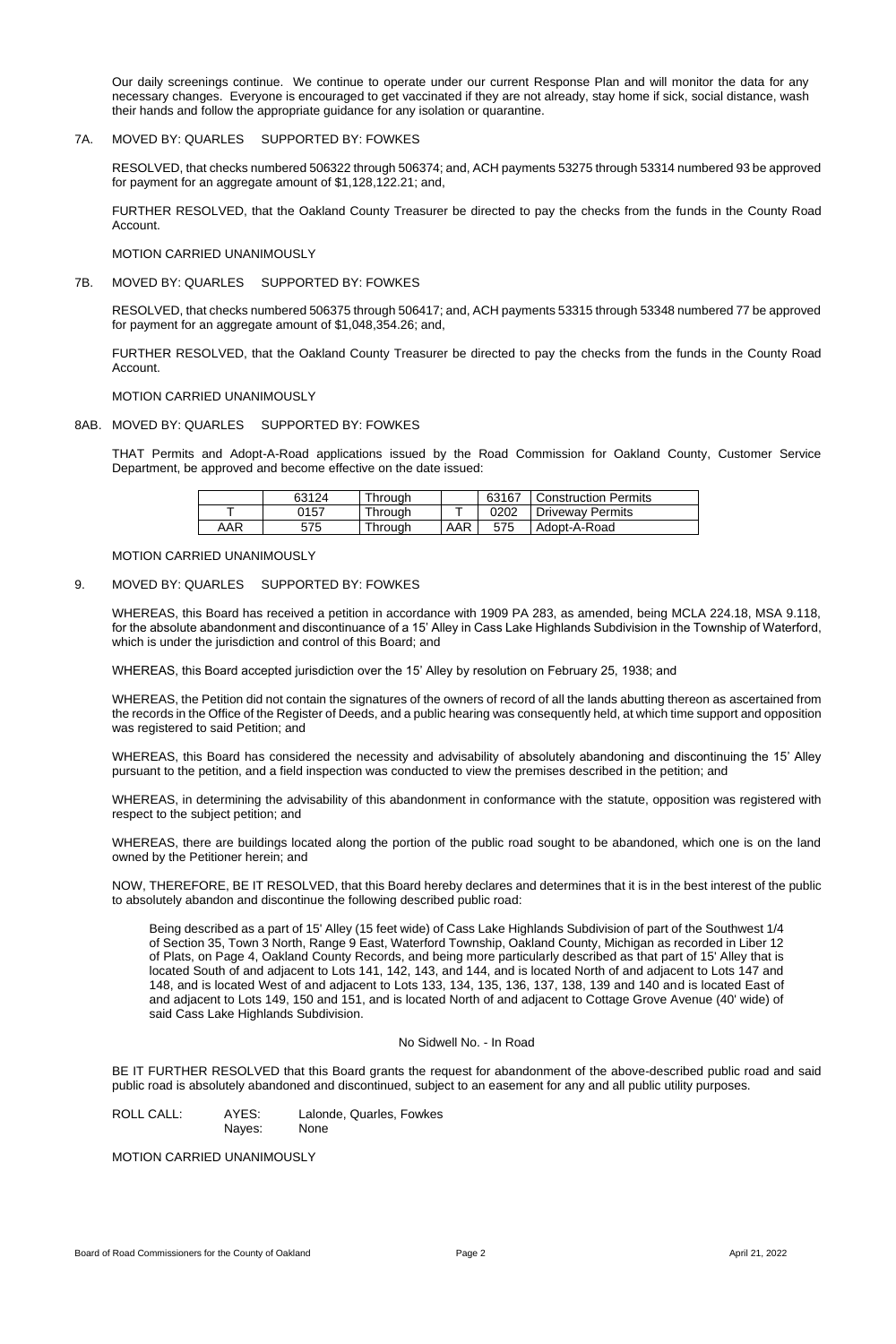## 10. MOVED BY: QUARLES SUPPORTED BY: FOWKES

WHEREAS, Patrick Daly, has been employed with the Road Commission for Oakland County since May 2, 1977; and

WHEREAS, while employed with the Road Commission for Oakland County, Patrick has performed numerous roles, including Engineering Aide Trainee, Survey Instrument Man, Survey Crew Chief; and

WHEREAS, Patrick Daly continues to perform his responsibilities as Survey Crew Chief on a daily basis; and

WHEREAS, on May 2, 2022, Patrick Daly will celebrate 45 years of employment with the Road Commission for Oakland County.

NOW, THEREFORE, BE IT RESOLVED that the Board of County Road Commissioners hereby recognize and thanks Patrick Daly for his commitment and service to the Road Commission for Oakland County and congratulate him on his accomplishment.

### MOTION CARRIED UNANIMOUSLY

## 11. MOVED BY: QUARLES SUPPORTED BY: FOWKES

WHEREAS, this Board has determined that it is necessary to acquire a certain temporary easement in the City of Wixom, for public purposes in conjunction with the replacement of Pontiac Trail over the Norton Drain Culvert; Project No. 55323, which is under the jurisdiction of this Board; and

WHEREAS, this Board has determined that it must take said land, referred to as a certain temporary easement over Parcel No. 1, whose known parties in interest are The Korex Corporation f/k/a The Korex Company, Inc., County of Oakland, Consumers Energy Company f/k/a Consumers Power Company, Grand Trunk Western Railroad Company, Kerrus Enterprises, LLC, Beck Road Company, LLC, The Detroit Edison Company, City of Wixom, Level 3 Communications, LLC, and Water Resources Commissioner, without the consent of said parties in interest; and

WHEREAS, this Board is authorized to institute condemnation proceedings under 1966 PA 295, as amended, and 1980 PA 87, as amended, and to set the estimated just compensation for any lands taken for public purposes under the provisions of said Acts; and

WHEREAS, this Board, under date of March 17, 2022, did set the estimated just compensation for the temporary easement over Parcel No. 1 at \$7,790.00; and

WHEREAS, 1980 PA 87, as amended, directs the depositing of the estimated just compensation set by this Board with the County Treasurer, who is to set said sum apart and securely hold it until further Order of the Oakland County Circuit Court.

NOW, THEREFORE, BE IT RESOLVED that this Board does authorize the preparation of the necessary warrants in the sum of \$7,790.00 payable to the County Treasurer, to be deposited in accordance with the terms of 1980 PA 87, as amended, said sum to be set apart and securely held by the County Treasurer until further Order of the Oakland County Circuit Court.

BE IT FURTHER RESOLVED that the sum of \$7,790.00 held on deposit by the County Treasurer is the estimated just compensation for the temporary easement over Parcel No. 1, for The Korex Corporation f/k/a The Korex Company, Inc., County of Oakland, Consumers Energy Company f/k/a Consumers Power Company, Grand Trunk Western Railroad Company, Kerrus Enterprises, LLC; Beck Road Company, LLC, The Detroit Edison Company, City of Wixom, Level 3 Communications, LLC, and Water Resources Commissioner, being the known parties in interest thereof, to be disbursed only in accordance with the requirements of 1980 PA 87, as amended.

BE IT FURTHER RESOLVED that the Board approves the Managing Director's assignment of this matter to the appropriate legal counsel to represent the Board in reference to the condemnation proceedings.

### MOTION CARRIED UNANIMOUSLY

## 12. MOVED BY: QUARLES SUPPORTED BY: FOWKES

WHEREAS, Diverse Real Estate, LLC, as developer of Orchard Crossing, a condominium project within Section 7, Lyon Township, wishes to dedicate the roads within said condominium project as public; which roads are more fully described in the records of the

Board's Engineering Department; and

WHEREAS, Lyon Township supports the request for public dedication of the roads; and

WHEREAS, the developer has requested "Concept" approval from this Board for acceptance of the subject roads as part of the county road system; and

WHEREAS, the Board's County Highway Engineer has reviewed this matter and recommends that such "Concept" approval be granted by the Board; and

WHEREAS, in the Judgment of the Board acceptance of said roads into the county road system, subject to the conditions set forth below, would be in the best interest of the public.

NOW, THEREFORE, BE IT RESOLVED that this Board grants "Concept" approval to accepting FUJI LANE, GALA DRIVE, HONEYCRISP DRIVE, and MYLES ANDREW DRIVE in the Orchard Crossing condominium project, within Section 7, Lyon Township, into the county road system, subject to the following conditions:

1. That the plans and specifications for the construction of the required road and road drainage improvements shall be reviewed and approved by the Road Commission, prior to construction.

Board of Road Commissioners for the County of Oakland **Page 3** April 21, 2022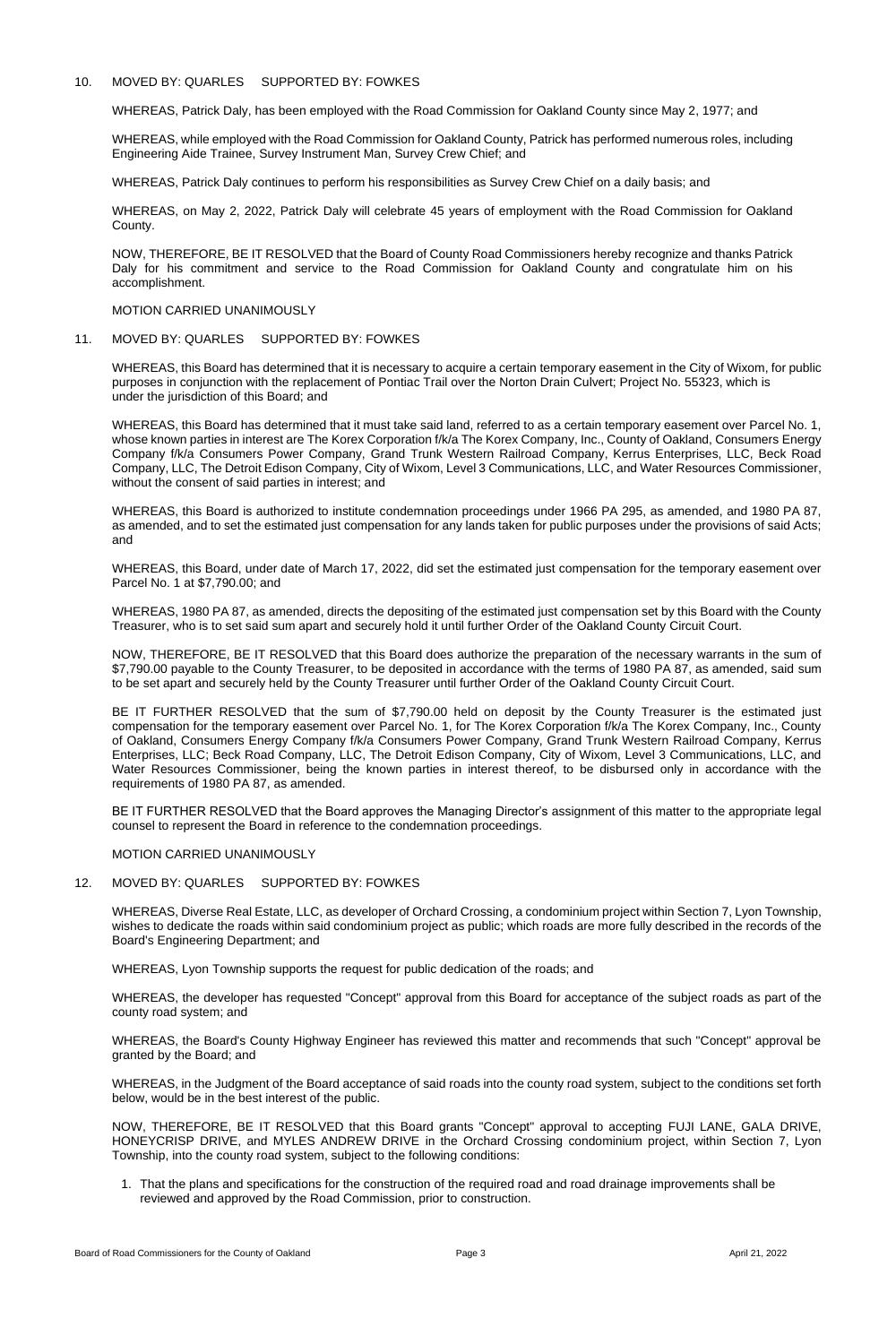- 2. Preliminary plan and construction plan approvals confer upon the developer the conditional right that the general terms and conditions under which approval was granted will not be changed for a period of 2 years from date of approval. The 2-year period may be extended by the Road Commission.
- 3. That all such construction shall be in accordance with this Board's current standards and specifications for subdivision streets.
- 4. That the developer shall comply with all other requirements as outlined in the Board's published "Rules and Regulations for Street Development".
- 5. That the developer shall comply with all requirements as outlined in the Board's published "Permit Rules, Specifications and Guidelines" including obtaining driveway permits. Issuance of driveway permits does not indicate acceptance of the streets by the Board.
- 6. That the Road Commission shall have the right to perform material and construction inspection; and that inspection, administrative and signing costs incurred by the Road Commission, shall be paid by the developer, consistent with the relevant provisions of the Board's "Rules and Regulations for Street Development".
- 7. That, upon satisfactory completion of construction, the developer shall cause an acceptable Engineer's certificate to be submitted to the Road Commission.
- 8. That the developer shall submit a dedication or conveyance instrument acceptable to the Road Commission; together with satisfactory evidence (including a title policy commitment, if requested by the Road Commission) of the legal authority of the dedicator or grantor to dedicate or convey the subject roads.
- 9. That the master deed and bylaws of said condominium project shall contain provisions establishing powers of the condominium association to sign petitions for, and to act on behalf of, all condominium co-owners in all statutory proceedings regarding special assessment improvements of the subject roads.
- 10.That the master deed and bylaws of said condominium shall provide easements for road storm drainage outside of the road right-of-way and specify provisions for maintenance of the drainage facilities therein in a form acceptable to both the Road Commission and Township.

BE IT FURTHER RESOLVED that upon satisfactory compliance by the developer, with all of the above conditions, the Board will formally accept the subject roads into the county road system and will thereafter provide routine maintenance.

### MOTION CARRIED UNANIMOUSLY

### 13A. MOVED BY: QUARLES SUPPORTED BY: FOWKES

WHEREAS, South Cass Lake Road between Cass Elizabeth Road and Orchard Lake Road is under the jurisdiction of this Board; and

WHEREAS, the Board has been requested to temporarily close South Cass Lake Road between Cass Elizabeth Road and Orchard Lake Road in order to facilitate a water main replacement; and

WHEREAS, 1917 PA 165, as amended, authorizes this Board to close roads or portions of roads under the jurisdiction of this Board, which roads and portions of roads are under repair; and

WHEREAS, no County road under the jurisdiction and control of this Board shall be closed under the provisions of said Act until suitable barriers have been erected at the ends of the County road under repair, or the closed portion thereof, suitable barriers being those which conform to the Manual of Uniform Traffic Control Devices, adopted pursuant to Section 608 of 1949 PA 300; and

WHEREAS, no County road under the jurisdiction and control of this Board shall be closed under the provisions of 1917 PA 165, as amended, until a suitable detour around said County road is provided and placed in a reasonably safe condition for the passage of traffic, and proper warning signs are installed along said detour as is determined to be necessary to plainly mark the same; and

NOW, THEREFORE, BE IT RESOLVED, that in accordance with the provisions of 1917 PA 165, as amended, South Cass Lake

Road between Cass Elizabeth Road and Orchard Lake Road will hereby be closed on April 25, 2022 through May 15, 2022.

BE IT FURTHER RESOLVED, that a detour is hereby established; such detour route being Cass Elizabeth Road to Cooley Lake Road to Hiller Road to Commerce Road to Orchard Lake Road of which all are under the jurisdiction of this Board.

BE IT FUTHER RESOLVED, that Superior Excavating, Inc. is hereby directed to supply, install, maintain and remove suitable barriers, signs and lighting in accordance with the detour plans supplied by Superior Excavating, Inc. and with the provisions of the aforesaid statute. The contractor is also directed to provide additional signs as may be required by the Board.

MOTION CARRIED UNANIMOUSLY

## 13B. MOVED BY: QUARLES SUPPORTED BY: FOWKES

WHEREAS, Maybe Road, in the Township of Independence is under the jurisdiction of this Board; and

WHEREAS, Maybe Road from Clintonville Road to Capaldi Circle is to be improved, which improvement will necessitate the temporary closure of Maybee Road from Clintonville Road east to Capaldi Circle, located in the Township of Independence, Oakland County, Michigan; and

Board of Road Commissioners for the County of Oakland **Page 4** Page 4 April 21, 2022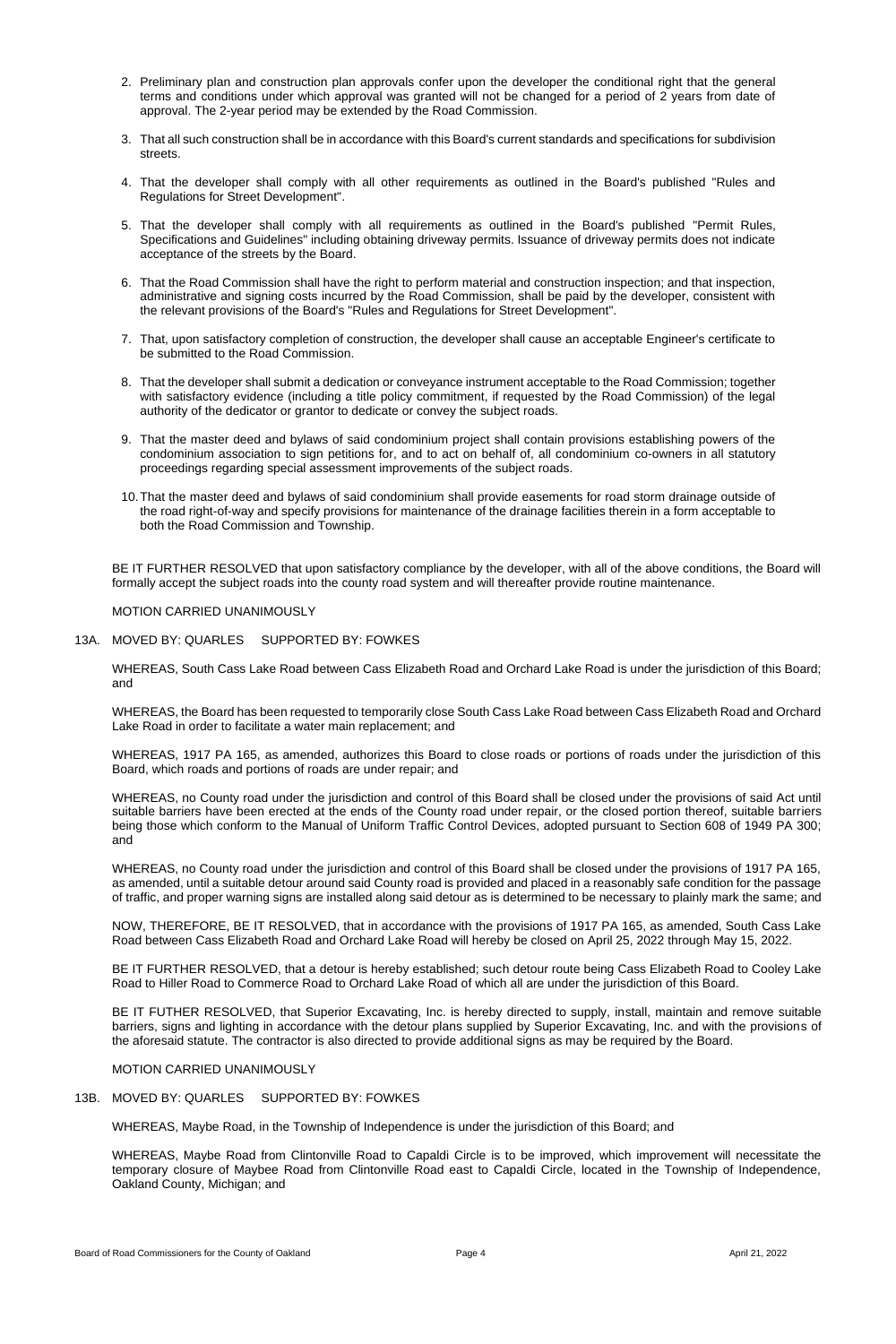WHEREAS, 1917 PA 165, as amended, authorizes this Board to close roads or portions of roads under the jurisdiction of this Board, which roads and portions of roads are under repair: and

WHEREAS, no county road under the jurisdiction and control of this Board shall be closed under the provisions of said Act until suitable barriers have been erected at the ends of the county road under repair, or the closed portion thereof, suitable barriers being those which conform to the Manual of Uniform Traffic Control Devices, adopted pursuant to Section 608 of 1949 PA 300; and

WHEREAS, no county road under the jurisdiction and control of this Board shall be closed under the provisions of 1917 PA 165, as amended, until a suitable detour around said county road is provided and placed in a reasonably safe condition for the passage of traffic, and proper warning signs are installed along said detour as is determined to be necessary to plainly mark the same; and

NOW, THEREFORE, BE IT RESOLVED, that in accordance with the provisions of 1917 PA 165, as amended**,** Maybee Road from Clintonville Road east to Capaldi Circle, located in the Township of Independence, Oakland County, Michigan, will hereby be closed from approximately May 2, 2022 until approximately June 20, 2022.

BE IT FURTHER RESOLVED, that a detour is hereby established; such detour route being eastbound traffic on Maybee Road will be directed north on Clintonville Road then east on Clarkston Road, then south on Baldwin Road and then back to Maybee Road. Traffic heading west on Maybee Road will be directed north on Baldwin Road, west on Clarkston Road then south on Clintonville Road and back to Maybee Road. These roads are under the jurisdiction of the Road Commission for Oakland County.

BE IT FURTHER RESOLVED, that the Traffic Safety Department, is hereby directed to have erected suitable barriers and signing in reference to the above described road closure and detour, such barriers and signing to be erected in accordance with the provisions of the aforesaid statute.

MOTION CARRIED UNANIMOUSLY

## 14. MOVED BY: QUARLES SUPPORTED BY: FOWKES

THAT the Board approve the request for Appropriation Transfer No. 22-06 in the amount of \$32,328,781 to carry-over \$11,904,895 of RIP funds budgeted and not used or rolled-out from the previous year into the current year. Also, to adjust the RIP budget for expected activity as the construction season begins, requiring an additional \$4,827,764 of Fund Balance. Additionally, \$120,090 from Fund Balance in advance of Signal Project Budget Transfer to RIP Project 54861 Benstein Road at Glengary Road for Village of Wolverine Lake overages.

MOTION CARRIED UNANIMOUSLY

### 15A. MOVED BY: QUARLES SUPPORTED BY: FOWKES

THAT the Board approve and sign Contract Authorization No. 4 for 2021 Gravel Program, Project No. 202130 in the amount of \$882,240.08 or 89.51% increase over the original contract price of \$1,212,982.00 with Jackie's Transport, Inc., 7811 Chubb Road, Northville, MI 48168.

MOTION CARRIED UNANIMOUSLY

### 15B. MOVED BY: QUARLES SUPPORTED BY: FOWKES

THAT the Board approve and sign Contract Authorization No. 2 for 2021 Maintenance Spot Resurfacing Program, Project No. 2021097 in the amount of \$163,285.50 or 72% increase over the original contract price of \$308,069.65 with Florence Cement Company, 12585 23 Mile Road, Shelby Township, MI 48315.

MOTION CARRIED UNANIMOUSLY

### 16. MOVED BY: QUARLES SUPPORTED BY: FOWKES

THAT the Board approve and sign the 2022 Summer Maintenance Agreement with the City of Auburn Hills for Walton Boulevard, Rochester Hills city limit to Perry; Joslyn Road, Pontiac city limit to Orion Township border; Baldwin Road, Pontiac city limit to Orion Township border; and Brown Road, Baldwin Road to Joslyn Road; and authorize the Managing Director to execute the agreement on behalf of the board.

### MOTION CARRIED UNANIMOUSLY

# 17A. MOVED BY: QUARLES SUPPORTED BY: FOWKES

THAT bids were advertised for, electronically opened and posted on Tuesday, March 1, 2022 for Remove and a Install Roof on the Waterford District 4 Offices, RFP 003-2022. A complete tabulation of bids exported from MITN/Bid Net Direct shall remain on file in the Clerk's Office of the Road Commission. Bids were solicited from several suppliers with six response(s) received.

THE Board accept and award the bid to the low proposal meeting specifications from Holbrook's Roofing Co. Inc., Trenton, MI for a proposal amount of \$28,136.00 for TPO roofing system and \$920 for decking and \$11.50 PSF additional decking, for an estimated amount of \$29,067.50; all other proposals be rejected and the Board authorize the Managing Director to act on behalf of the Board.

MOTION CARRIED UNANIMOUSLY

# 17B. MOVED BY: QUARLES SUPPORTED BY: FOWKES

THAT bids were advertised for, electronically opened and posted on Tuesday, March 1, 2022 for Remove and Install a Roof on the Waterford Warehouse. A complete tabulation of bids exported from MITN/Bid Net Direct shall remain on file in the Clerk's Office of the Road Commission. Bids were solicited from several suppliers with five response(s) received.

Board of Road Commissioners for the County of Oakland **Page 5** Page 5 April 21, 2022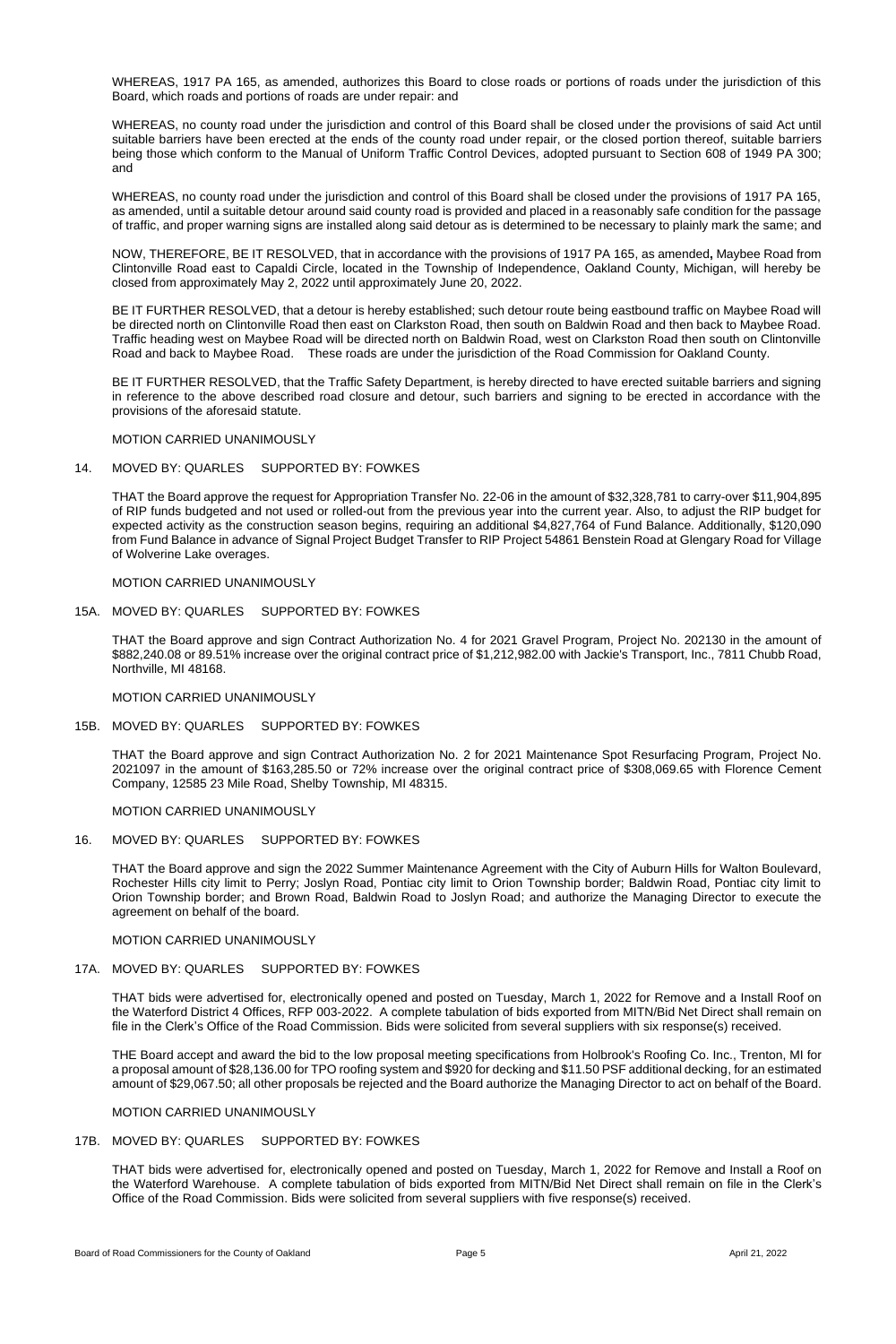THE Board accept and award the bid to the low proposal meeting specifications from Holbrook's Roofing Co. Inc., Trenton, MI for a proposal amount of \$101,445.00 for a TPO roofing system, up to \$50,000.00 for decking and \$11.50 PSF additional decking, for an estimated amount of \$151,445.00; all other bids be rejected and the Board authorize the Managing Director to act on behalf of the Board.

#### MOTION CARRIED UNANIMOUSLY

### 17C. MOVED BY: QUARLES SUPPORTED BY: FOWKES

THAT bids were advertised for, electronically opened and posted on Tuesday, March 15, 2022 for Hydroseeder Supplies, IFB No. 2268. A complete tabulation of bids exported from MITN/Bid Net Direct shall remain on file in the Clerk's Office of the Road Commission. Bids were solicited from several suppliers with one response(s) received.

THE Board accept and award the bid to the low bidder meeting specifications from SiteOne Landscape Supply, Cleveland, OH in the amount of \$28,864.50, with terms of net 30 days, FOB destination; and the Board authorize the Managing Director to act on behalf of the Board.

MOTION CARRIED UNANIMOUSLY

#### 17D. MOVED BY: QUARLES SUPPORTED BY: FOWKES

THAT bids were advertised for, electronically opened and posted on Tuesday, March 22, 2022 for corrugated Metal Pipe, Bands and Bolts. A complete tabulation of bids exported from MITN/Bid Net Direct shall remain on file in the Clerk's Office of the Road Commission. Bids were solicited from several suppliers with three response(s) received.

THE Board accept and award the bid to the low bidder meeting specifications from Cadillac Culvert Inc., Cadillac, MI in the estimated amount of \$95,594.66, with terms of 1/10 net 30, FOB destination; all other bids be rejected and the Board authorize the Managing Director to act on behalf of the Board.

#### MOTION CARRIED UNANIMOUSLY

#### 18A. MOVED BY: QUARLES SUPPORTED BY: FOWKES

THAT the Board approve the purchase of six truckloads of Mastic Hot Applied Patching Product for Crafco Mastic One Leveling #33339 utilizing the Sourcewell Contract No. 080521-CFC, held by National Highway Maintenance System Ltd., LLC, Akron, OH in the amount of \$195,372.00; to be purchased prior to the expiration of the Sourcewell contract term on May 5, 2022.

#### MOTION CARRIED UNANIMOUSLY

#### 18B. MOVED BY: QUARLES SUPPORTED BY: FOWKES

THAT the Board approve the purchase of three tandem dump trucks – International HV 613 equipped with a Viking-Cives Proline III live bottom and applicable snow removal blades and equipment, utilizing the Sourcewell Contract No. 080818-VCM held by Viking-Cives, Morley, MO in the amount of \$961,983.39.

#### MOTION CARRIED UNANIMOUSLY

#### 19. MOVED BY: QUARLES SUPPORTED BY: FOWKES

#### TCO No. TP 338-5-2022

WHEREAS, under the provisions of Chapter VI of Act No.300, Public Acts of Michigan of 1949, as amended (Michigan Vehicle Code), this Board is authorized to place and maintain traffic control devices and traffic control signals on any highway under its jurisdiction for the purpose of regulating, warning or guiding traffic; and

WHEREAS, Haggerty Road in the Charter Township of Commerce is a county road under the jurisdiction of this Board and, in the interest of public safety it is deemed necessary to place and maintain certain traffic control devices and/or signals on said roads to regulate, warn or guide traffic.

NOW, THEREFORE BE IT RESOLVED, that left turns shall be prohibited to all vehicular traffic from northbound Haggerty Road

into the first driveway of the Senior Independent Living Center, south of Crumb Road, on the west side.

BE IT FURTHER RESOLVED, that no left turn signs shall be erected to give notice of the regulations hereinbefore established; and

BE IT FURTHER RESOLVED, that a certified copy hereof be filed with the County Clerk of the County of Oakland, Michigan.

MOTION CARRIED UNANIMOUSLY

20. There was no new business.

MOVED BY: QUARLES SUPPORTED BY: FOWKES

THAT the Board recess into closed session under Section 8(c) of the Open Meetings Act to consult regarding strategy and negotiations sessions connected with the negotiation of a collective bargaining agreement

ROLL CALL: AYES: LaLonde, Quarles, Fowkes NAYES: None

The Board went into closed session at 9:31 A.M.

Board of Road Commissioners for the County of Oakland **Page 6** April 21, 2022